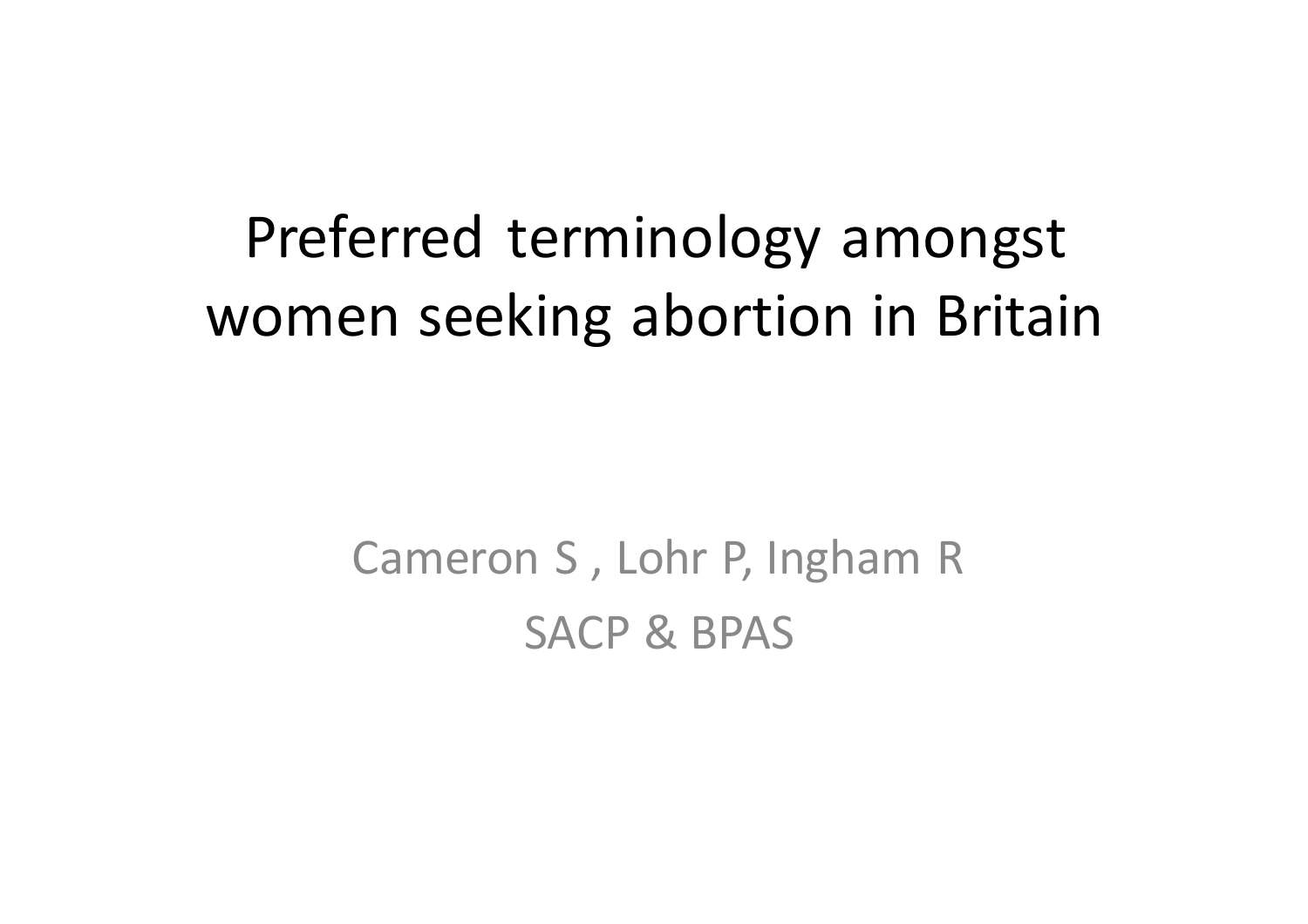### Abortion vs Termination of pregnancy

- Abortion: International Classification Diseases
- WHO Guidelines, Abortion Act UK, RCOG
- Medical journal 'termination of pregnancy'
- Scotland 2015 'termination statistics'

• Women's views: terminology distressing ?what their preferred term would be?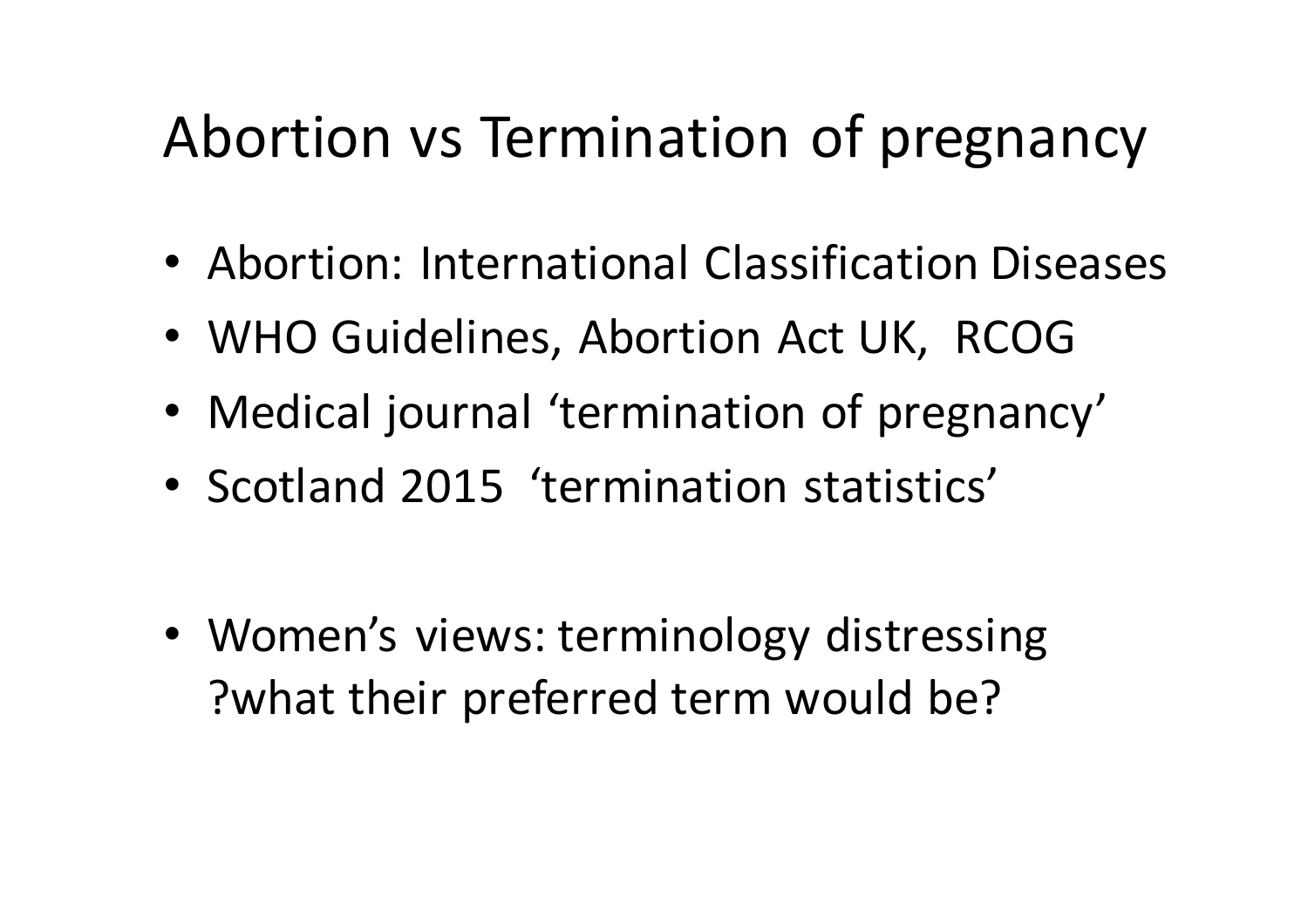# Methods

- Self administered anonymous survey
- Scotland, England & Wales
- Scottish Abortion Care Providers, BPAS
- Terms 'abortion' or 'termination of pregnancy ' distressing?
- Preferred term?
- Ethical approval not required
- Survey dates April- Sept 2015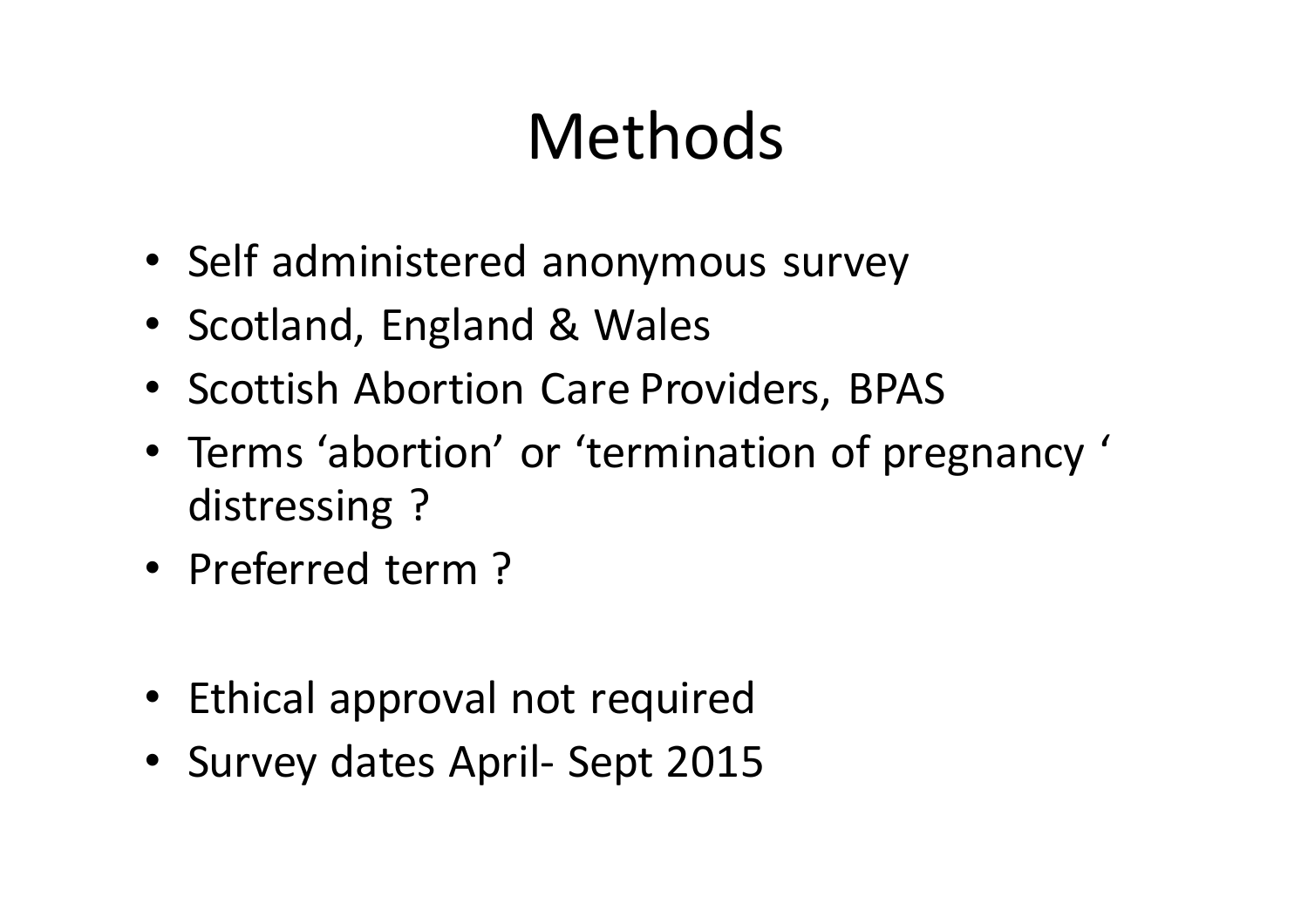# Results

- 3013 questionnaires distributed (54 clinics)
- 2259 completed (75%)
- England (1342), Scotland (775), Wales (142)
- Mean age 27 yrs (range 13 to 51)
- 84% white
- 51% had children
- 36% had prior abortion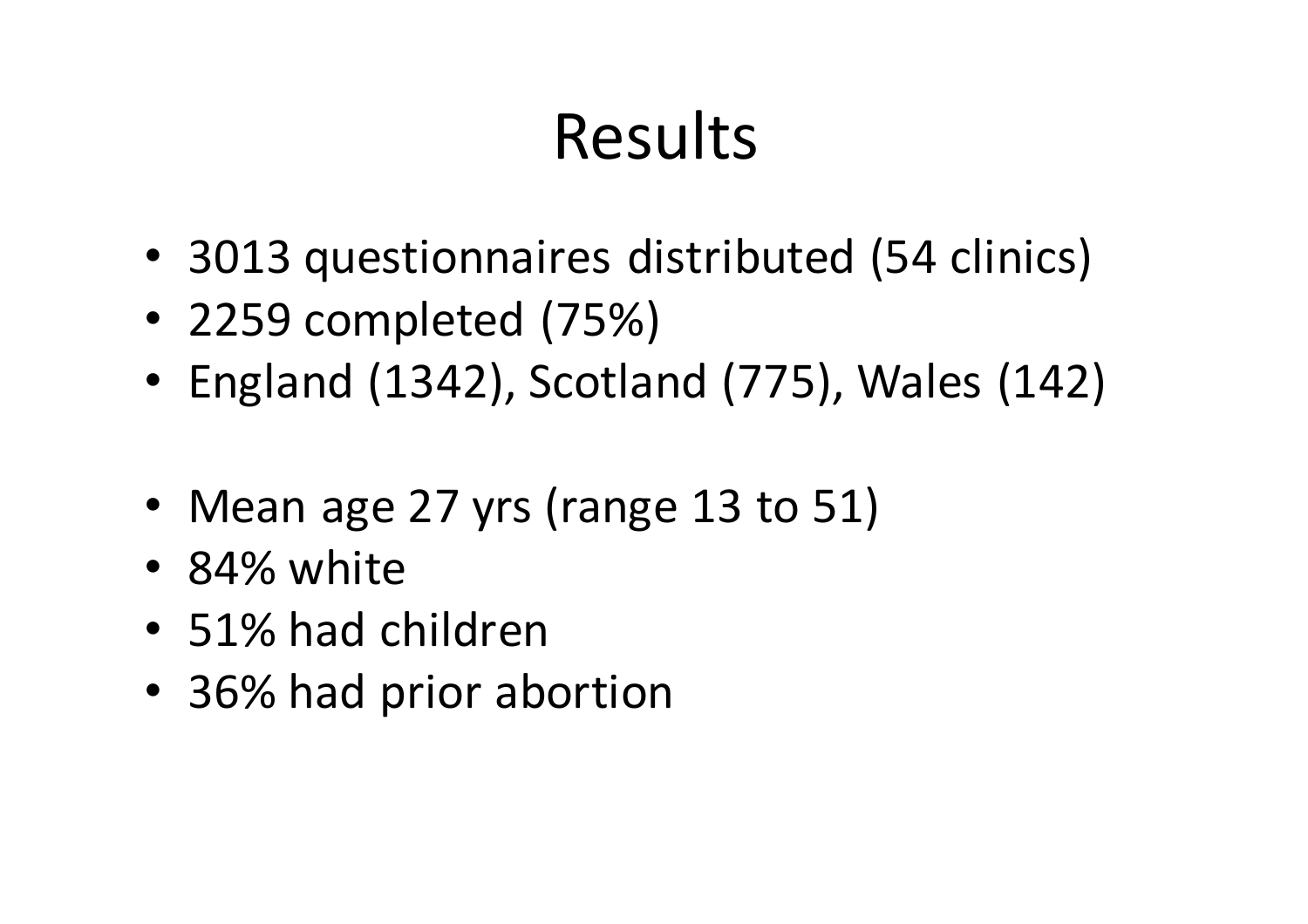#### Do you find ABORTION or TERMINATION of **PREGNANCY distressing?**

|        | <b>ABORTION</b><br>2258(%) | <b>Termination of</b><br><b>Pregnancy</b><br>$N = 2255 (%)$ |
|--------|----------------------------|-------------------------------------------------------------|
| Yes    | 783 (35)*                  | $399(18)*$                                                  |
| No     | 999 (44)                   | 1418 (63)                                                   |
| Unsure | 476 (21)                   | 438 (19)                                                    |

\*P<0.001

No association with demographics, reproductive history or country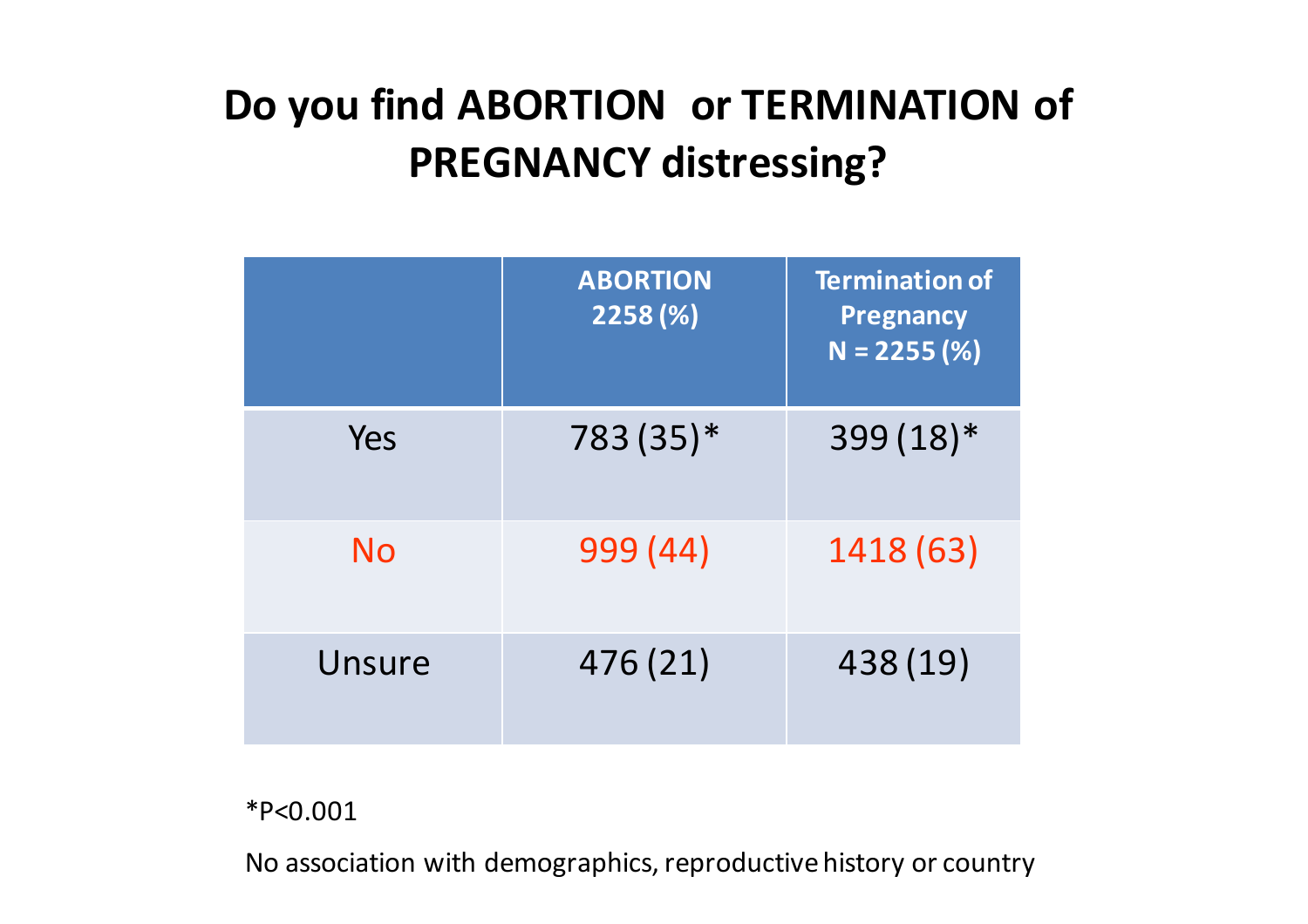#### **Which would you prefer used ? (%)**

|                                                   | $N = 2240$<br>(%) |
|---------------------------------------------------|-------------------|
| Abortion                                          | 263(12)           |
| Termination of<br>Pregnancy                       | 1009 (45)         |
| Either abortion or<br>Termination of<br>Pregnancy | 347 (16)          |
| Voluntary interruption<br>of pregnancy            | 203(9)            |
| Any of above                                      | 389 (17)          |
| Other                                             | 29(1)             |

No association with demographics, reproductive history or country